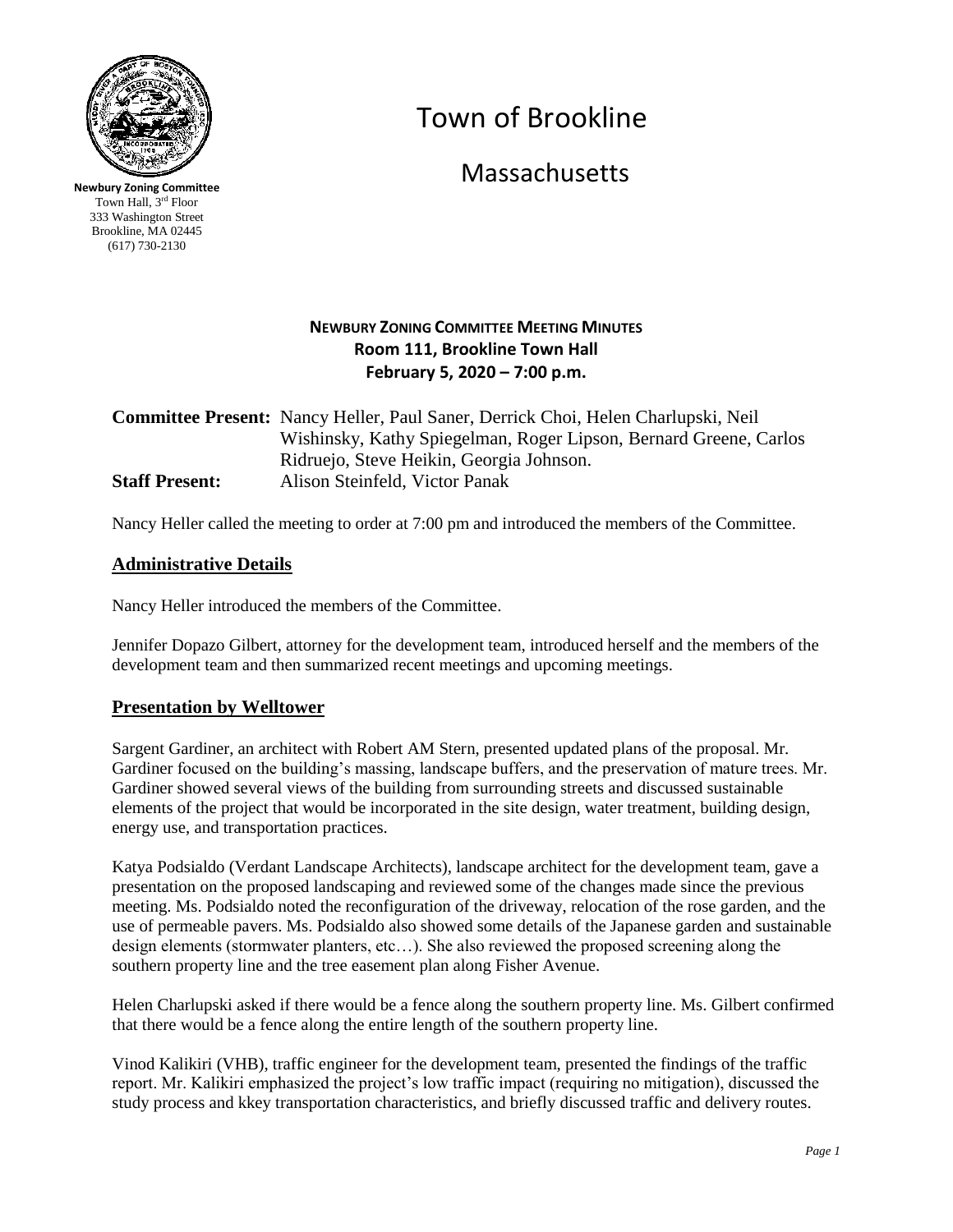Mr. Kalikiri noted that the peak employee shifts for the project do not coincide with peak commute times of the area.

Ms. Gilbert summarized the project's community benefits, as follows:

- Partnering with the Senior Center
- Preservation of the Mitton House
- Tax revenue
- Opportunity for the Town to acquire the west side
- Inclusionary zoning (in the form of 18 units at 125 Holland Road or a substantial cash payment)
- Landscape buffers and the elimination of the Holland Road curb cut

Ms. Heller invited members of the public to make comments or ask questions.

A resident noted that the Waterstone at Wellesley receives approximately four 911 calls per week and therefore questioned Welltower's expectation that the project will not see more than one 911 call per week. Michael Schonbrun (Balfour), operator of the proposed facility, responded that the facility will have nurses on staff who can respond to most medical issues.

A resident asked how many residents are expected at the facility. Mr. Schonbrun responded that the estimate is roughly 170 residents.

A resident asked about surface parking, to which Mr. Gardiner responded that there would be surface parking (roughly 55 spaces).

A resident asked about how the proposed senior living facility would accommodate the increase in traffic and parking caused by special events and holidays. Mr. Schonbrun responded that increased traffic and parking is to be expected but that Balfour has some strategies to address the surge.

A resident asked what the subsidy would be for T passes for employees. Mr. Schonbrun said that they would probably be free. The same resident asked about walking paths around the campus. Mr. Gardiner said that they are not currently shown on the plans but that they will be provided.

A resident asked if speed bumps could be added to Fisher Avenue. Mr. Ridruejo noted that it was attempted in the past but that the traffic counts and/or speeds experienced along Fisher Avenue did not qualify for the installation of speed bumps.

A resident expressed concerns about the project being too large, having too many windows, being overpriced for prospective residents, and too noisy due to traffic.

## **Update by Town**

Ms. Heller briefly reiterated the findings of Pam McKinney's analysis, noting the lack of any flexibility in the pro forma.

Steve Heikin summarized recent meetings of the Architectural Subcommittee, noting that the design of the project had improved significantly and that the zoning was currently being written.

Roger Blood provided an update on the Housing Advisory Board recommendation and provided a summary of the Holland Road affordable housing proposal.\

The Committee discussed affordable housing more generally.